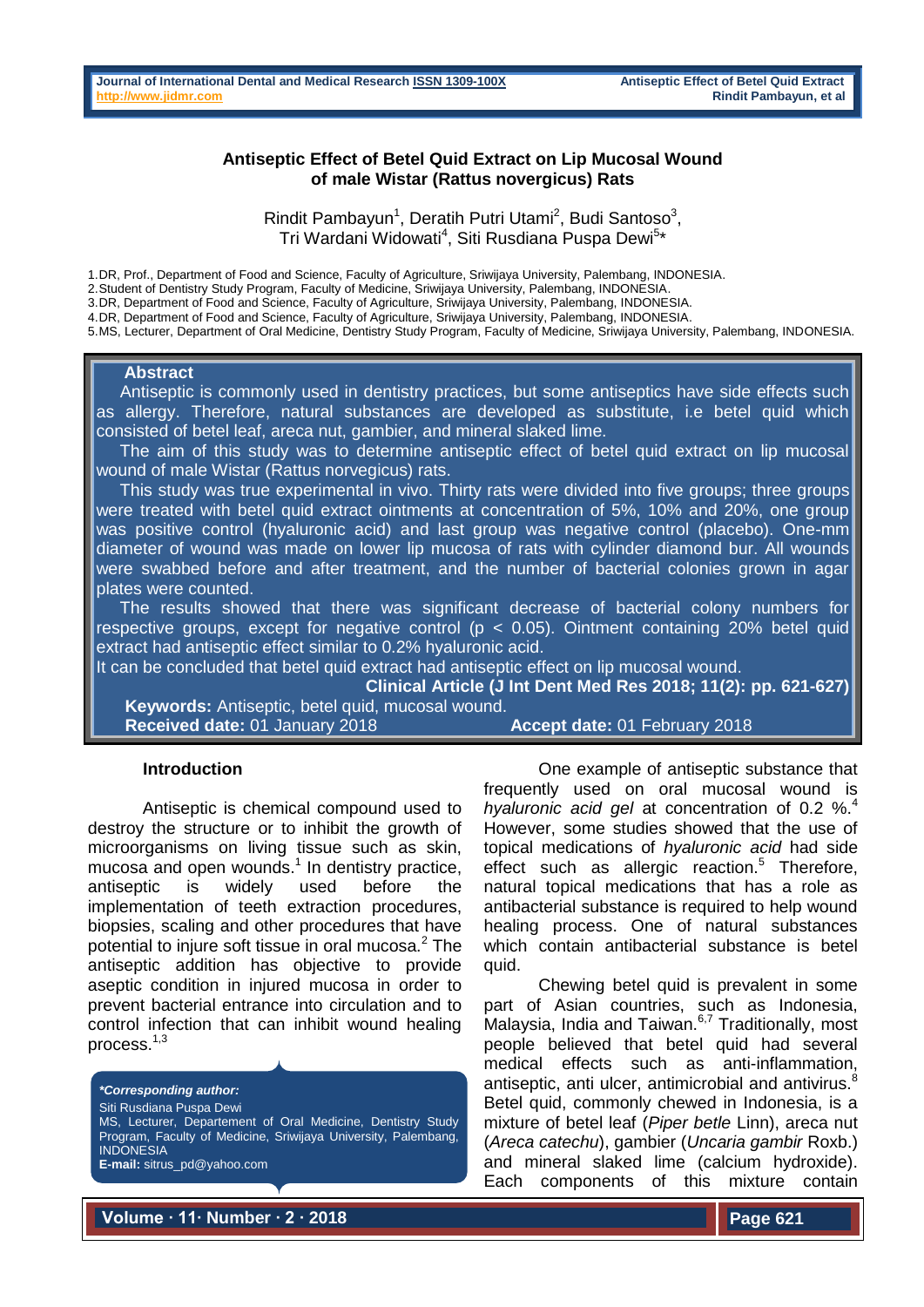antibacterial subtances as follows: 1.3% and 4.5% of tanin and essential oil for betel leaf, 0.6% of tanin for areca nut, as well as 2-4% of quersetin and  $2.7-33$  % catechin for gambier.<sup>9-11</sup> Mineral slaked lime/betel lime (calcium hydroxide) has good antibacterial characteristics through division mechanism of calcium and hydroxyl ions into enzymatic reaction on bacteria that will inhibit DNA replication process. $12,13$ 

Hoque et al. had reported that ethanol extract from betel leaf at the dose of 10 g/ml was capable to inhibit the growth of microorganisms on food contaminated by pathogens such as *Vibrio cholerae*, *Escherichia coli*, *Shigella dysenteriae* and *Staphylococcus* aureus.<sup>14</sup> Rahman et al. stated that ethanol extract from areca nut seed at the dose of 20 mg/l had ability to inhibit the growth of microorganisms of *Bacillus subtilis* and *Staphylococcus aureus.*<sup>15</sup> Katu et al. conducted antibacterial test on gambier extract and showed that ethanol extract from gambier at concentration of 1 % was effective in inhibiting the growth of bacteria of *Enterococcus faecalis*. <sup>16</sup> Mohammadi et al. exhibited the antimicrobial activity of calcium hydroxide in root canal bacteria.<sup>17</sup>

Antibacterial and antiseptic effect of each constituents in betel quid has been done in *invitro* study. Study about the effect of the mixture of all components consisted in betel quid in *in vivo* would be important to be done. The objective of this study was to determine the antiseptic effect of betel quid extract on lower lip mucosal wound of male Wistar *(Rattus norvegicus)* rats.

### **Materials and methods**

This study was true experimental *in vivo* with pretest-posttest only control group design. The study was conducted at Animal House of Medical Faculty of Sriwijaya University Palembang to do the research and at Microbiology Laboratory of Medical Faculty of Sriwijaya University Palembang to determine the number of bacterial colonies. It had been approved by Research Ethical Commission of Mohammad Hoesin General Hospital (RSMH) Palembang and Medical Faculty of Sriwijaya University with ethical certificate No. 390/kepkrsmhfkunsri/2017.

Wistar (*Rattus norvegicus* L*.*) rats were obtained from Pharmacy School of Bandung Institute of Technology (SF-ITB), with certificate no. 524.3/3691-Dispangtan/2017. Inclusion criterias were male white rats of Wistar (*Rattus norvegicus* L*.*) strain, 8-12 weeks old, body weight of 150-200 grams and in healthy condition without defect. Rats that had been used in the previous study were excluded. Betel quid components, including betel leaf (*Piper betle* L.), areca nut (*Areca catechu* L*.*), gambier (*Uncaria gambir* Roxb.) and mineral slaked lime (calcium hydroxide) were collected from Babatoman Village, Sekayu Subdistrict, Musi Banyuasin District, South Sumatra Province, Indonesia. All the constituents and material were identified and authenticated by Faculty of Agriculture, Sriwijaya University, Indonesia.

# *Preparation of Animal*

Thirty male Wistar rats were divided into 5 groups, Group A was treated with 5% betel quid extract ointment, Group B was treated with 10% betel quid extract ointment, Group C was treated with 5% betel quid extract ointment, Group D was positive control, treated with 0.2% hyaluronic acid ointment (purchased from Ricefarma Pharm.Co, Surabaya, Indonesia), and Group E was negative control, treated with placebo oinment.

Samples were acclimated for 8 days at room temperature of  $20-25^{\circ}C.^{18}$ During acclimatization process, rats were fed with standard pellet diet and water *ad libitum*.

# *Preparation of betel quid extract*

Betel quid was extracted by using soxhletation method. Betel quid components consisting of 8 g of betel leaf, 3.5 g of areca nut, 2.5 g of gambier and 2 g of betel lime were mixed. Soxhlet system was filled with 96% ethanol solvent at ratio of 1:4 and heated at temperature of 50° C for five hours. The crude extract was vaporized to dryness by using rotary evaporator (IKA RV10, Staufen, Germany) for 2 days.

# *Preparation of oitment*

Preparations of betel quid extract ointment for respective treatment groups was 5 g and the dose given to exprimental rats was 50 mg. The basic materials for ointment were lipid based material consisted of 15% *adeps lanae*

**Volume ∙ 11∙ Number ∙ 2 ∙ 2018**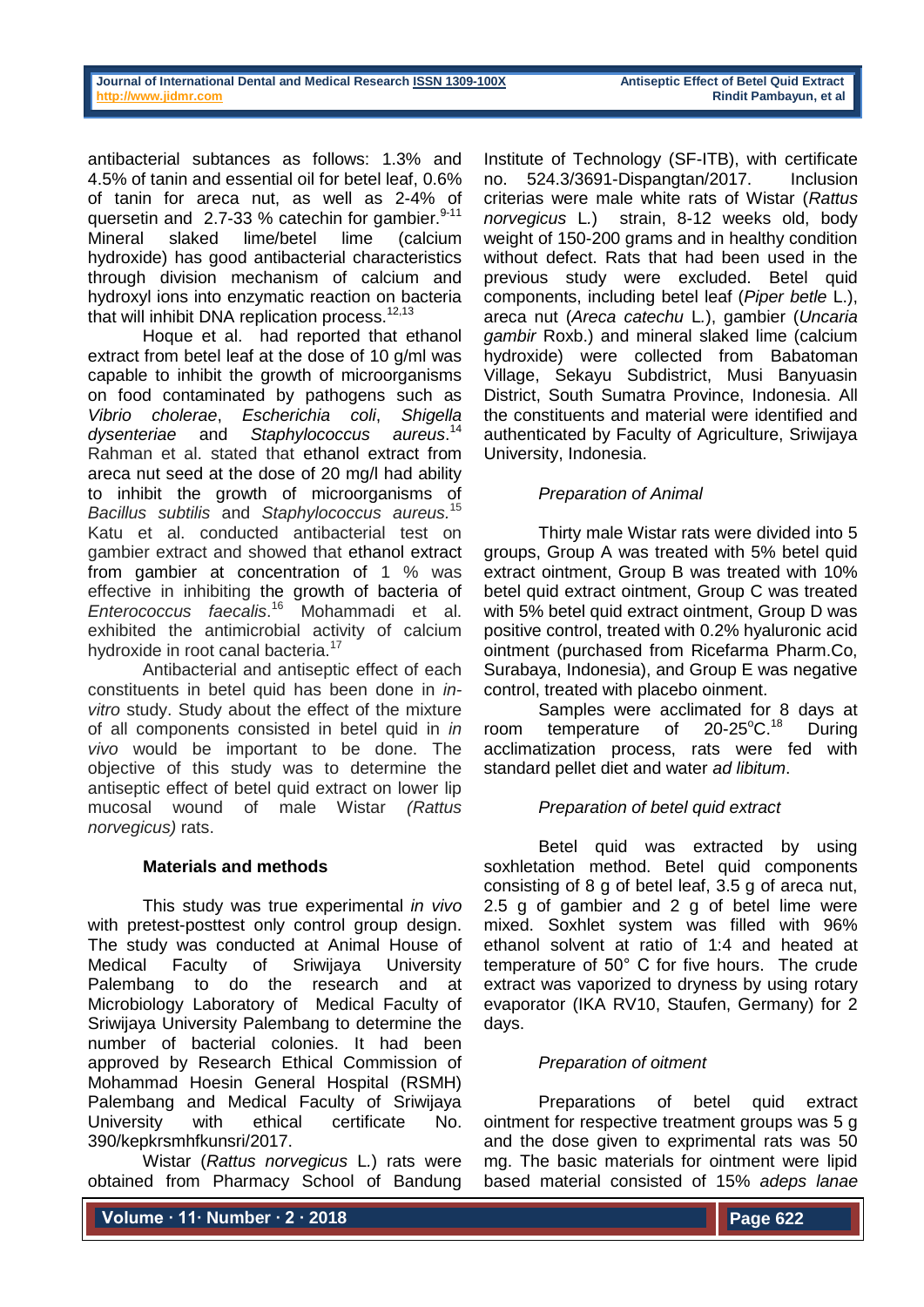and 85% *vaselin album*. Each concentrations of 5%, 10% and 20% was made as following formula :



The hot mortar and pestle was taken out from oven (Cole-Palmer Ltd, UK) and adeps lane was poured into mortar and stirred by using pestle until melt. Subsequently, vaseline album was poured into mortar and was stirred by using pestle at constant velocity until homogenous and form ointment base. Betel quid extract was added according to formulation of each groups and was stirred until homogenous. Ointment extract was flattened on surface of glass base for subsequent homogenity test. An ointment was considered homogenous if particles mixture was evenly distributed. Homogenous ointment preparations extract was put into ointment pot and was labeled according to treatments.

### *Induction of mucosal wound*

Mucosal wound induction on lower lip of rats was done by using 1-mm diameter of cylinder diamond bur (Microdont, USA). Prior to wound induction, animals were anesthetized with 0.2 mL ketamine by i.m. injection. The lower lip of rats was withdrawn by using tweezer (Fisher  $brand^{\text{TM}}$ , Thermofisher Co, UK) and was swabbed with aquadest-wetted sterile cotton. Mucosal wound was made by using cylinder diamond bur at depth of about 1 mm in accordance to bur diameter used in this process. Blood was cleaned with aquadest-wetted sterile cotton and dried.

# *Topical wound application*

Before giving treatment, each wound was swabbed by using sterile cotton swab with backand-forth motion for two seconds. Pre-test speciments were placed into sterile transport container and sent to the microbiology laboratory. The treatments were conducted according to respective groups by evenly rub cotton buds on injury part, left it for one minute and followed by conducting re-swab as the previous stage. Posttest speciments were placed into sterile transport container and sent to microbiology laboratory.

# *Bacterial Culture*

The speciments were put into 10 mL test tube containing 1 mL of NaCl, homogenized and covered with sterile cotton. The suspension was diluted in ratio 1:10, and then the tube was rotated for 30 seconds. One mL homogenate suspension was taken from the tube by using micropipette and then put into agar media, flattened by using sterile loop and labeled according to treatments of each groups. All agar plates were incubated within incubator (ThermoFisher Co, UK) at temperature of  $37^0C$ for 24 hours. The number of bacterial colony was counted.

# *Antiseptic assay*

The number of bacterial colonies growth in agar plates was counted by using automatic colony counter camera (Colonizer, Sunil Laxman Lab, India). Plate was put on previously prepared pad. A light transmission was used to help lighting. Plate containing bacterial colonies was photographed and was awaited for about 30 seconds. The results were shown on screen display which was connected to camera. Data were recorded and analyzed.

# *Statistical Analysis*

The analysis was performed with Statistical Package for Social Sciences version 22 (IBM® inc.pvt ltd, US) and Microsoft Excel (Microsoft inc®, Redmond). Data were tested with Levene's test to know the homogenity of samples and normality test of Shapiro Wilk to know the distribution of samples. P value of > 0.05 was considered that data were homogen and normal. Paired t-test was used to compare the changes between "before and after" study. One-way Anova was used for significance of difference in all groups. Post-hoc Tukey's test was continued to evaluate the effect of antiseptic among the groups and to compare the effect with positive control group. Statistically significant differences were indicated by p value of <0.05.

### **Results**

The number of bacterial colonies on mucosal wound was evaluated. Normality test using Saphiro Wilk and homogenity test using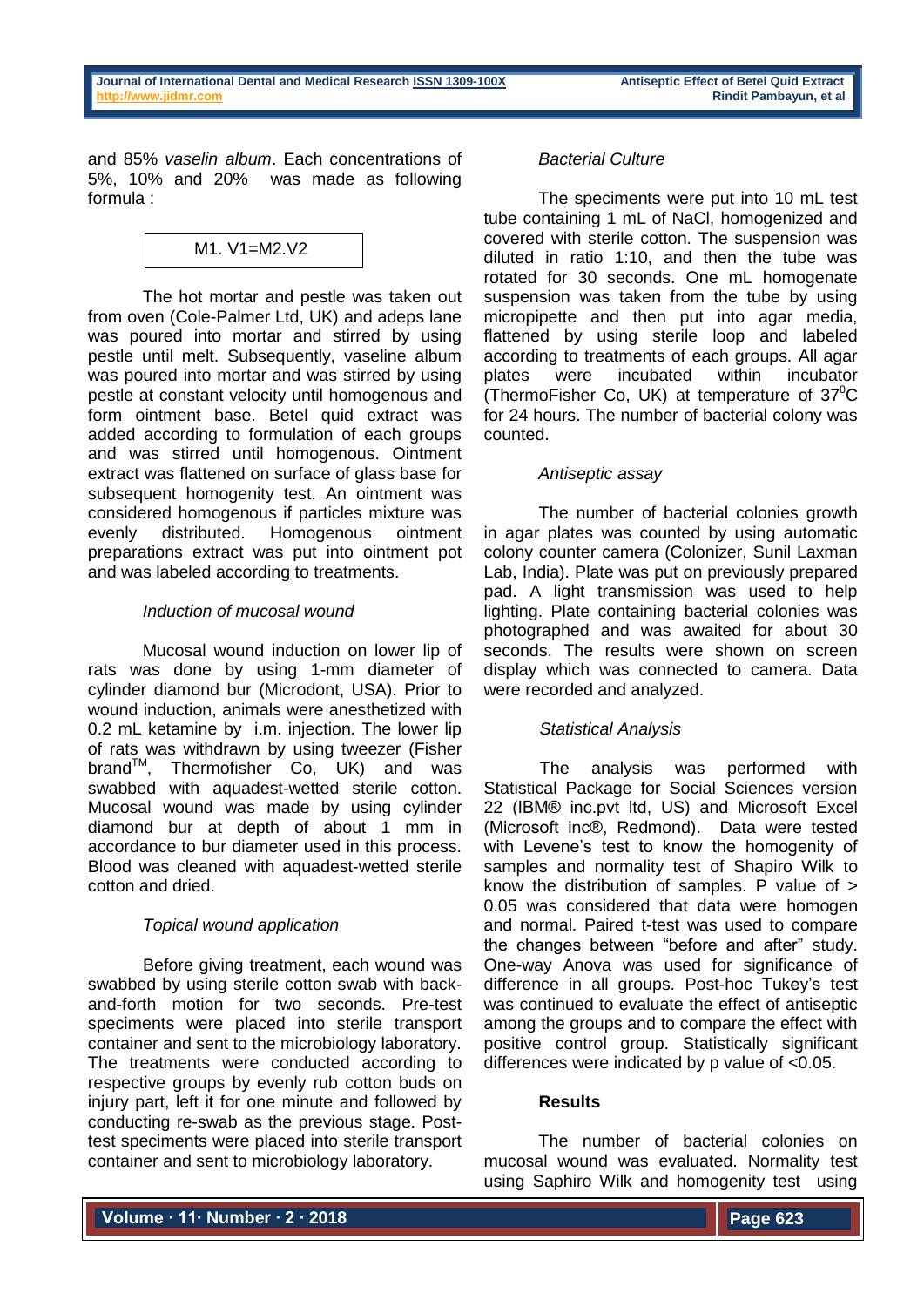**Journal of International Dental and Medical Researc[h ISSN 1309-100X](http://www.ektodermaldisplazi.com/dergi.htm) Antiseptic Effect of Betel Quid Extract [http://www.jidmr.com](http://www.jidmr.com/) Rindit Pambayun, et al**

Levene's test showed p value of >0.05. It meant that all data were normally distributed and homogen. All groups showed the reduction of bacterial colonies, except group E which treated with pacebo oinment. Table 1 described that betel quid extracts in all concentrations were effective in decreasing bacterial colonies significantly (p value<0.05) in which hyaluronic acid showed the best results followed by betel quid extract of 20%, 10% and 5% concentration.

One-way Anova test was performed, and the results was p=0.00. It meant that there was a significant different difference in reducing the number of bacterial colonies between and within groups after treatment. Analysis was continued to Post-hoc Tukey's test (Tabel 2).

| Group          | Means + SD            | P                 |         |
|----------------|-----------------------|-------------------|---------|
|                | <b>Before</b>         | After             | value   |
| 5% betel quid  | 115.83 <u>+</u> 9.99  | 101.67 $\pm$ 8.94 | $0.00*$ |
| extract        |                       |                   |         |
| 10% betel quid |                       |                   | $0.00*$ |
| extract        | 119.67 <u>+</u> 16.11 | $78.00 + 15.53$   |         |
| 20% betel quid |                       |                   | $0.00*$ |
| extract        | 121.00 ± 14.34        | $62.50 + 13.94$   |         |
| Positive       |                       |                   |         |
| control        |                       | $49.33 + 5.99$    | $0.00*$ |
| (hyaluronic    | 125.17 <u>+</u> 11.00 |                   |         |
| acid)          |                       |                   |         |
| Negative       |                       |                   |         |
| control        | 120.17 <u>+</u> 5.57  | $152.33 +$        | $0.00*$ |
| (placebo)      |                       | 12.47             |         |

**Table 1.** The number of bacterial colonies before and after treatment. \* Significant level, Paired t test, p<0.05.

| Groups/P       | 5% betel quid | 10% betel quid | 20% betel quid | Positive | Negative |
|----------------|---------------|----------------|----------------|----------|----------|
| value          | extract       | extract        | extract        | control  | control  |
| 5% betel quid  |               | $0.02*$        | $0.00*$        | $0.00*$  | $0.00*$  |
| extract        |               |                |                |          |          |
| 10% betel quid | $0.02*$       |                | 0.19           | $0.00*$  | $0.00*$  |
| extract        |               |                |                |          |          |
| 20% betel quid | $0.00*$       | 0.19           |                | 0.33     | $0.00*$  |
| extract        |               |                |                |          |          |
| Positive       | $0.00*$       | $0.00*$        | 0.33           |          | $0.00*$  |
| control        |               |                |                |          |          |
| Negative       | $0.00*$       | $0.00*$        | $0.00*$        | $0.00*$  |          |
| control        |               |                |                |          |          |

**Table 2**. The effect of antiseptic of betel quid extract among groups. \*Significant level, Post-hoc Tukey's test, p<0.05.

**Volume ∙ 11∙ Number ∙ 2 ∙ 2018**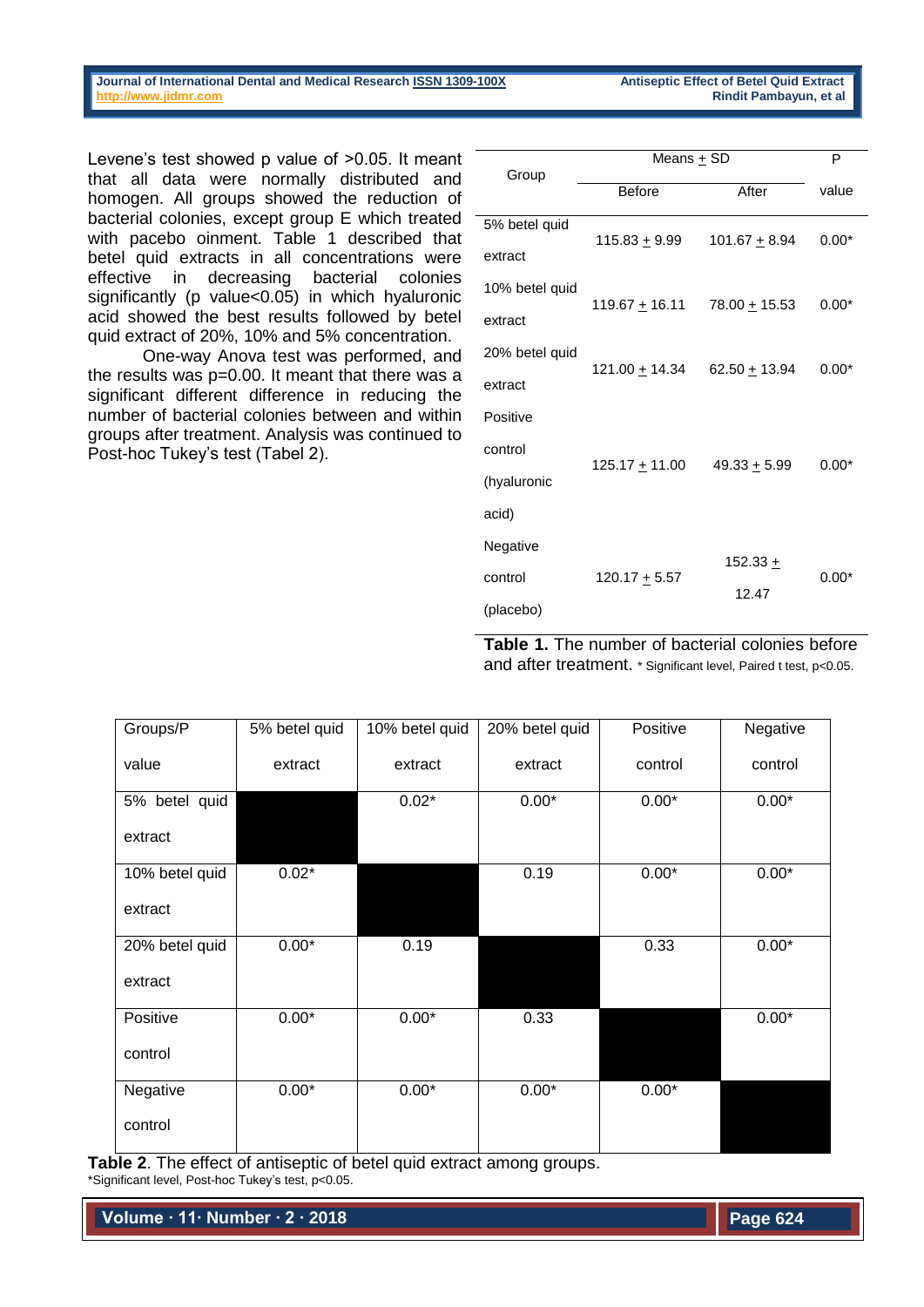It could be seen in tabel 2 that all concentration of betel quid extract had significanly difference with negative control in reducing bacterial colonies. It signified that betel quid extracts had antiseptic effect on mucosal wound. Betel quid extract at 20% concentration had no different effect in decreasing the number of bacterial colonies compare to positive control. It was implied that 20% betel quid extract had similar antiseptic effect to 0.2% hyaluronic acid.

### **Discussion**

The existence of antiseptic effect from betel quid extract is due to active ingredients available on betel quid components such as betel leaf, areca nut seed, gambier and mineral slaked lime or betel lime. Betel leaf contains eugenol, essential oil, cavicol, allipyrocatecol and cavibetol compounds that have capability as antiseptic compound.<sup>19</sup> Amalia *et al* found that *Piper betle* infusion was potential as antiseptic due to its phenolic derivates.<sup>20</sup> Eugenol has capability to destroy permeability of bacterial membrane cells resulting in disturbance of bacterial activity and subsequently the death of bacterial cells.<sup>21,22</sup>

Areca nut seed has antimicrobial effect on several bacteria found in mouth such as *Streptococcus mutans, Streptococcus salivarius, Candida albicans* and *Fusobacterium nucleatum*. 23,24 The compound in areca nut seed that is estimated to have antibacterial effect is proantocyanidin, a condensed tannin which belongs to the class of flavonoid. $24,25$  This condensed tannin has ability in inhibiting bacteria found in oral cavity such as *Enterococcus faecalis, Phorphyromonas gingivalis* and *Fusobacterium nucleatum,* fungus such as Candida albicans, and virus.<sup>26,27</sup> Tomiyama et al revealed that condensed tannin had strong antibacterial actions againts bacteria included in biofilms.<sup>28</sup>

The antiseptic effect of gambier product is due to its chemical compounds, such as catechin and tannin. Dewi et al reported that gambier extract had capability to decrease the number of bacterial colonies on teeth which were soaked within artificial saliva.<sup>29</sup> Gambier extract takes part in inhibiting gram positive bacteria and less effective in inhibiting gram negative bacteria such as *Escherichia coli*. <sup>30</sup> This is due to the fact that cell wall structure of gram negative bacteria is

more complex, because it has three layers consisting of lipoprotein at external layer, polysaccharides at central layer that has a role as barrier for the entrance of antibacterial bioactive compound and peptidoglycan having high lipid content at internal layer. On the other hand, cell wall structure of gram positive bacteria is simpler and consisting of one layer with low lipid content so that catechin can effectively kill gram positive bacteria such as *Streptococcus mutans.*31,32 Catechin can inhibit biofilm formation of some bacteria, such as *Streptococcus mutans*  and *Lactobacillus*. Catechin binds with protein, damages the cytoplasmic membran, leaks cytoplasmic membran, induces cell lysis and death.<sup>33</sup> Catechin inactivates glucosyltransferase enzymes, blocks the extracellular polysaccharide (EPS) synthesis, reduces the initial formation and accumulation of biofilm, and eliminates the growth of bacteria.<sup>34,35</sup> Catechin also keeps wound sterile and stimulates the healing process on ulcer.35,36,37 Tannin has bacteriostatic and bactericidal againts gram positive bacteria, because tannin generates the complexation with the substrate of bacteria. Tannin binds with metal ion involved in the bacteria metabolism, forms chelat and leads toxicity of cells.<sup>38</sup>

Calcium hydroxide within betel quid has capability to change the environment into alkaline condition. This alkaline condition can affect the environment so that bacteria can not proliferate and produce neutral condition which stimulate the formation of hard tissue due to the decomposition of calcium hydroxide into ions of  $Ca<sup>2+</sup>$  and OH<sup>39</sup> Highly alkaline pH was also effective in eliminating resistant bacteria, such as *Enterococcus faecalis.<sup>40</sup>* The antibacterial mechanisms from calcium hydroxide is directly related to the increase of pH due to the release of ion OH. High decomposition of hydroxyde ions kill bacterial cells through damaging of cytoplasm membrane, protein denaturation and DNA damage.<sup>41</sup> Dixit et al reported that calcium hydroxide can eliminate bacteria in contaminated area in patients with periapical lesion.<sup>42</sup>

### **Conclusion**

In conclusion, the study shows that betel quid extract has antiseptic effect on lower lip mucosal wound of male Wistar rats. 20% betel quid extract has equal effect compared to 0.2% hyaluronic acid and it has dose-dependent effect.

**Volume ∙ 11∙ Number ∙ 2 ∙ 2018**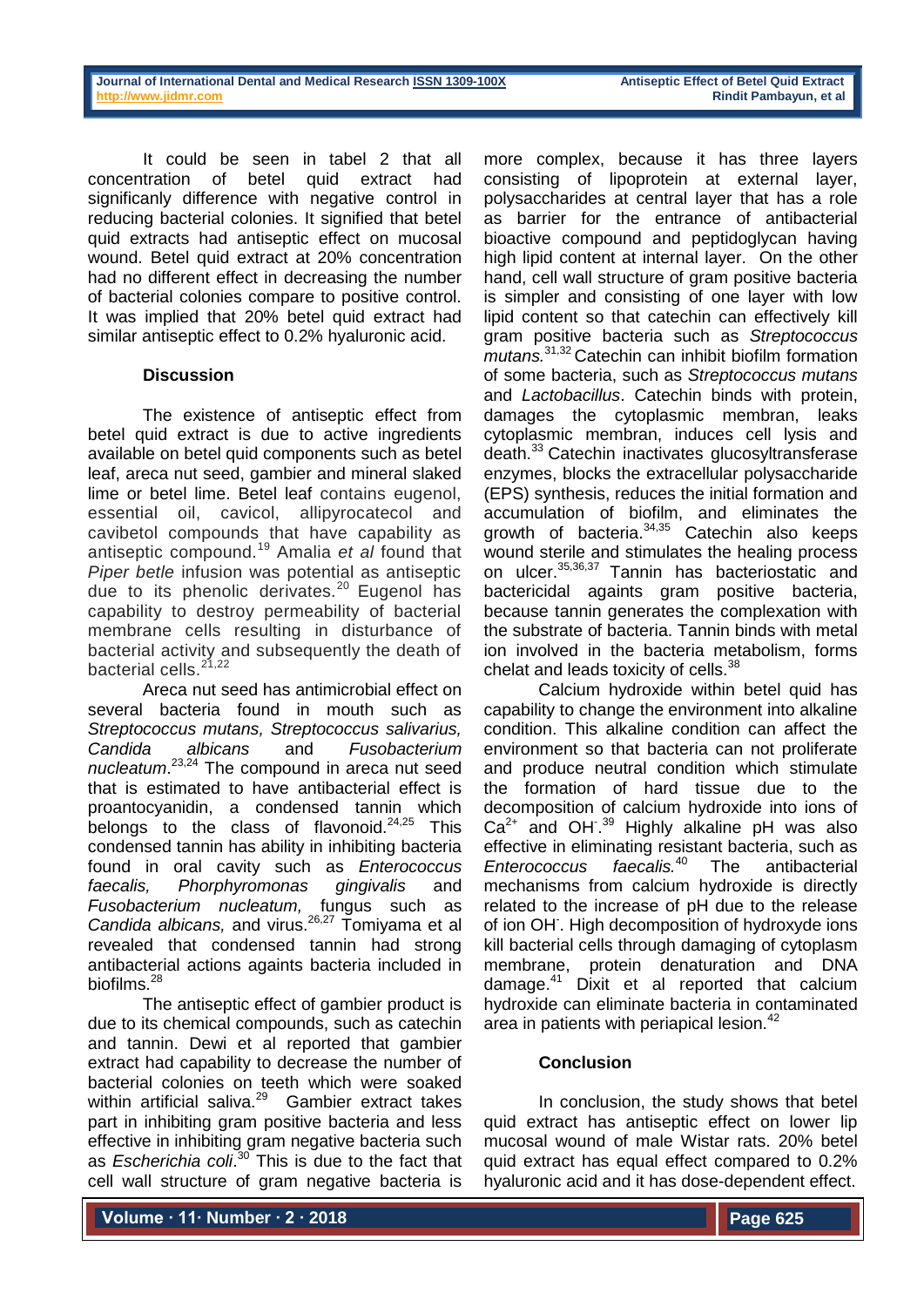#### **Acknowledgement**

This research was financially supported by DIPA Layanan Umum, Sriwijaya University, Scheme of Profession Research with contract no. 987/UN9.3.1/PP/2017

#### **References**

- **1.** Junior JCEM, Nunes LHAC, Aruda CS, Rizzi CC, Mouchrek AQS, Tavarez RRDJ, Tonetto MR, Bandeca MC, Filho EMM. Effectiveness of oral antiseptic on tooth biofilm: A study in vivo. J Contemp Dent Prac. 2015; 16(8): 674-678.
- **2.** Mummolo S, D'Ercole S, Marchetti E, et al. Oral antiseptic and periodontitis: A clinical and microbiological study. Oral Health Dent Managemet. 2014; 13(3): 689-702
- **3.** Roberts CD, Leaper DJ, Assadian O. The role of topical antiseptic agents within antimicrobial stewardship strategies for prevention and treatment of surgical site and chronic open wound infection. Adv Wound Care. 2017; 6(2): 63-71
- **4.** Bayoumi AM, Jan A, Al-Amoudi W, Shakir M. The effect of using hyaluronic acid on the extraction sockets. J Dent Oral Health. 2015; 2(1):1-5
- **5.** Kapoor P, Sachdeva S, Sachdeva S. Topical hyaluronic acid in the management of oral ulcers. Indian J Derm. 2011; 56(3): 300-302
- **6.** Rooney DF. Betel chewing traditions in South East Asia. 1st ed. New york: Oxford University Press; 1993: 14-21
- **7.** IARC Working Group on the Evaluation of Carcinogenic Risks to Humans. Betel-quid and areca-nut chewing and some areca-nut derived nitrosamines. IARC Monogr Eval Carcinog Risks Hum. 2004;85:1-334.
- **8.** Toprani R, Patel D. Betel leaf: Revisiting the benefits of an ancient Indian herbs. South Asian J Cancer. 2013; 2(3): 140- 141
- **9.** Lutviandhitarani G, Harjanti DW, Wahyono F. Green antibiotics betel leaf (Piper betle L.) as a substitute for commercial antibiotics to handle mastitis. Journal of Agripet. 2015; 15(1): 28-32
- **10.** Harnowo I, Yunianti. The addition of areca nut seed extract and citric acid on physical, chemical and organoleptical properties of sweet starfruit juice. J Food Agroind. 2015; 3(3): 1241-1251
- **11.** Isnawati A, Raini M, Sampurn, Mutiatikum, Widowati L, Gitawati R. Characterization of three types of gambier extract (Uncaria gambir roxb) from West Sumatra. Bulletin Health Res. 2012; 40(4): 201- 208
- **12.** Alphianti L. Apexification treatment using calcium hydroxide paste: 12 months evaluation. Int Dent J. 2014; 3(1): 52-59
- **13.** Cwikla SJ, Bellanger M, Giguere S, Fox AP, Vertucci FJ. Dentinal tubulus desinfection using three calcium hydroxide formulation. J Endod. 2005; 31(1): 50-2
- **14.** Hoque M, Rattila S, Asaduzzaman M, Bari L. Antibacterial activity of ethanol extract of betel leaf (Piper betle L.) Against some food borne pathogens. Bangladesh J Microbiol. 2011; 28(2): 58-63
- **15.** Rahman MA, Sultana P, Islam MS, Mahmud MT, Rashid MMO, Hossen F. Comparative antimicrobial activity of Areca catechu nut extracts using different extracting solvents. Bangladesh J Microbiol. 2014; 31(1): 19-23
- **16.** Katu H, Sumintarti, Mattulada I, Samad R, Hatta M, As'ad S. Inhibitory concentration and minimum contact time gambir extract (Uncaria gambier Roxb.) against bacterial growth Enterococcus faecalis. IJSBAR. 2016; 27(3): 239-246
- **17.** Mohammadi Z, Shalavi S, Yazdizadeh M. Antimicrobial activity of calcium hydroxide in endodontics: a review. Chonnan Med J. 2012; 48(3): 133-140
- **18.** Arts JWM, Kramer K, Arndt SS, Ohi F. Sex differences in physiological acclimatization after transfer in Wistar rats. Animals (Basel). 2014 Dec; 4(4):693-711

**Volume ∙ 11∙ Number ∙ 2 ∙ 2018**

- **19.** Dwidevi V, Tripathi S. Review study on potential activity of Piper betle. J Pharmacog Phytochem. 2014; 3(4): 93-98
- **20.** Amalia H, Sitompul T, Hutauruk J, Andrianjah, Mun'im A. Effectiveness of Piper betle leaf infusion as a palpebral skin antiseptic. Universa Medicana. 2009; 28(2): 83-91
- **21.** Nunez L, Aquiono MD. Microbe activity of clove essential oil (Euginia carypphyllata). Braz J. Microbiol. 2012; 43(4): 1256- 1260
- **22.** Devi KP, Nisha SA, Sakthievel R, Pandian SK. Eugenol (an essential oil of clove) acts as an antibacterial agent againt Salmonella typhi by disrupting the celullar membrane. J. Ethnopharmacol. 2010; 130(1): 107-115
- **23.** Lingappa A, Nappalli D, Sujatha GP, Shiva PS. Areca nut: to chew or not to chew. J Dent. 2011; 1(3): 46–50
- 24. Antikhat RRN, Michael A. Study on Areca nut for its antimicrobial properties. J Young Pharmacist. 2009; 1(1): 42- 45
- **25.** Vanimakhal RR, Ezhilarasi BS. Phytochemical Qualitative Analysis and total tannin content in aqueous extract of Areca catechu nut. Asian J Biomed Pharmaceutic Sci. 2016; 6(54): 7- 9
- **26.** Djauharie N, Kemala N. Antibacterial efficacy of 5% ethanolic extract of propolis (EEP) solution againts Enterococcus faecalis. J Int Dent Med Res. 2017; 10(1): 19-23
- **27.** Sarpangala KB, Sarpangala M, Devasya A. Antimicrobial properties of Areca Nut (Areca catecu, L): A Review. Int J Res Ayurveda Pharm. 2017; 8(3): 8-12
- **28.** Tomiyama K, Mukai Y, Saito M, Watanabe K, Kumada H, Nihei T, Hamada N, Teranaka T. Antibacterial action of a condensed tannin extracted from astrigent Persimmon as a component of food addictive pansil PS-M on oral polymicrobial biofilm. Biomed Rev. Int. 2016; 2016: 5730784
- **29.** Dewi SRP, Kamalludin MT, Theodorus, Pambayun R. Anticariogenic effect of gambier (Uncaria gambir [Roxb].) extract on enamel tooth surface exposed by Streptococcus mutans. Int J Health Sci Res. 2016; 6(8): 171-179
- **30.** Magdalena NV, Kusnadi J. Antibacterial from Gambier leaves crude extract (Uncaria gambir var Cubadak) microwaveassisted extraction method againts bacterial pathogens. J Food Agrobusiness. 2015; 3(1): 124-135
- **31.** Kajiya K, Hojo H, Suzuki M, Nanjo F, Kniazawa S, Nakayama T. Relationship between antibacterial activity of (+)-catechn derivates and their interaction with a model membrane. J Agri and Food Chem. 2004; 52(6): 1514-1519.
- **32.** Pambayun R, Gardjito M, Sudarmadji S, Rahayu K. Sensitivity of gram positive bacteria in catechins extracted from gambier (Uncaria Gambir [Roxb.]). Agritech. 2008;28(4):174-179.
- **33.** Bai L, Takagi S, Ando T, Yoneyama H, Ito K, Mizugai H, Isogai E. Antimicrobial activity of tea catechin againts canine oral bacteria and functional mechanisms. J Vet Med Sci. 2016; 78(9): 1439-1445
- **34.** Ren Z, Chen L, Li J, Li Y. Inhibition of Streptococcus mutans polysaccharides synthesis by molecules targeting glycosyltransferase activity. J Oral Biol. 2016; 8(1): 31095
- **35.** Bernal P, Lemaire S, Pinho MG, Mobashery S, Hinds J, Taylor PW. Insertion of epicatechin gallate into the cytoplasmic membrane of methiacillin-resistant Staphylococcus aureus disrupts penicillin-binding-protein (PBP) 2a-mediated beta lactam resistance by delocalizing PBP2. J Biol Chem. 2010;285(31):24055-24065.
- **36.** Arundina I, Diyatri I, Budhy TI, Jit FY. The effect of Brotowali stem extract (Tinospora crispa) towards increasing number of lymphocytes in the healing process of traumatic ulcer on diabetic Wistar rats. J Int Dent Med Res. 2017: 10(3): 975-980
- **37.** Roestamadji RI, Arundina I, Diyatri I, Sambodo DT, Irmalia WR. Brotowali extract (Tinospora crispa) for oral traumatic ulcer in Diabetes Miletus Wistar rats. J Int Dent Med Res. 2017; 10(3): 991-996
- **38.** Joseph N, Mirelle AFR, Matchawe C, Patrice DN, Jasophat N. Evaluation of the antimicrobial activity of tannin extracted from barks of erythrophleum guineensis (Caesal piniceae). J Pharmacog Phytochem. 2016; 5(4): 287-291.